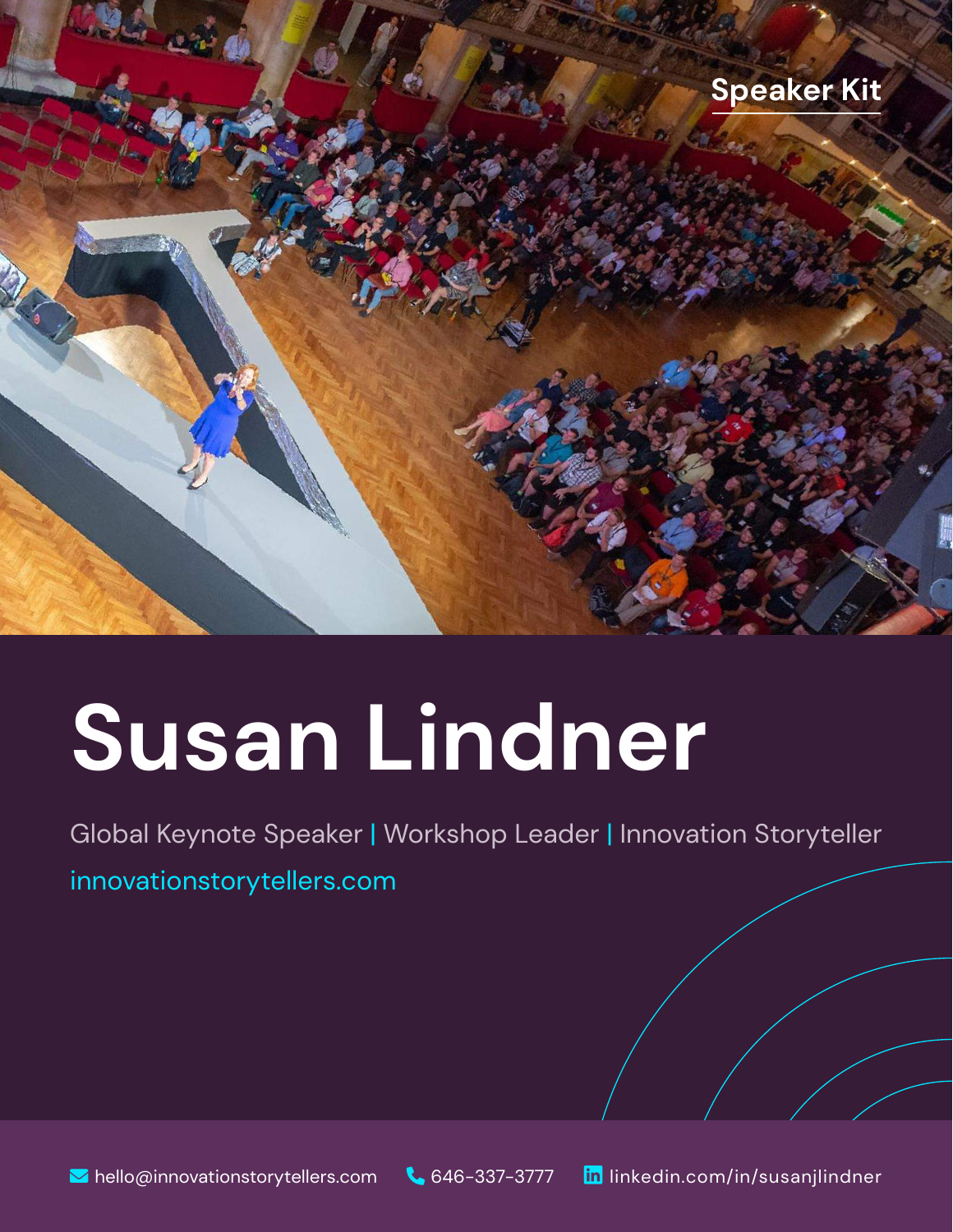**Intelligently designed talks & workshops that create "aha" moments and bring innovation leaders together.**

## **Susan's Story**

Susan Lindner is the Founder and CEO of Innovation Storytellers, a leading innovation storytelling consulting firm. She is a highly sought-after keynote speaker and



emcee, workshop leader, messaging strategist, and the world's leading expert on innovation storytelling.

Susan Lindner is a cultural anthropologist, brand marketer, and disruptor who first learned the art and science of storytelling as an AIDS educator in rural Thailand, where she helped former sex workers become successful entrepreneurs. Today, as a 20-year communications expert, she is committed to using those same storytelling skills to inspire innovation leaders everywhere to become incredible storytellers and ensure that their innovations get the resources, runway, and recognition they deserve.

Susan is the host of Innovation Storytellers, a weekly podcast show for innovation leaders that takes the mystery out of how to communicate breakthrough ideas to the people who matter most. She has spoken at global conferences, consulates, and trade organizations. She has worked with C-level leaders and teams from over 60 countries at Fortune 100 companies like GE, Corning, Citi, AT&T, and Arm & Hammer on their innovation storytelling strategies. The result? Those innovation leaders become incredible storytellers who go on to change the world.

## **Education**

**Dickinson College**  Degree in Anthropology & Comparative Religion

**Universidad de Costa Rica**  Cultural Anthropology & Liberation Theology

### **Fun Facts**

**Countries Susan has:** Traveled to: **45**  Hitchhiked through: **6**  Motorcycled through: **2** Eaten Nutella in: **29**

## **Speaker Life**

**Susan has spoken to: 700+** companies from **89** countries through **250+** speaking events **250,000+** attendees



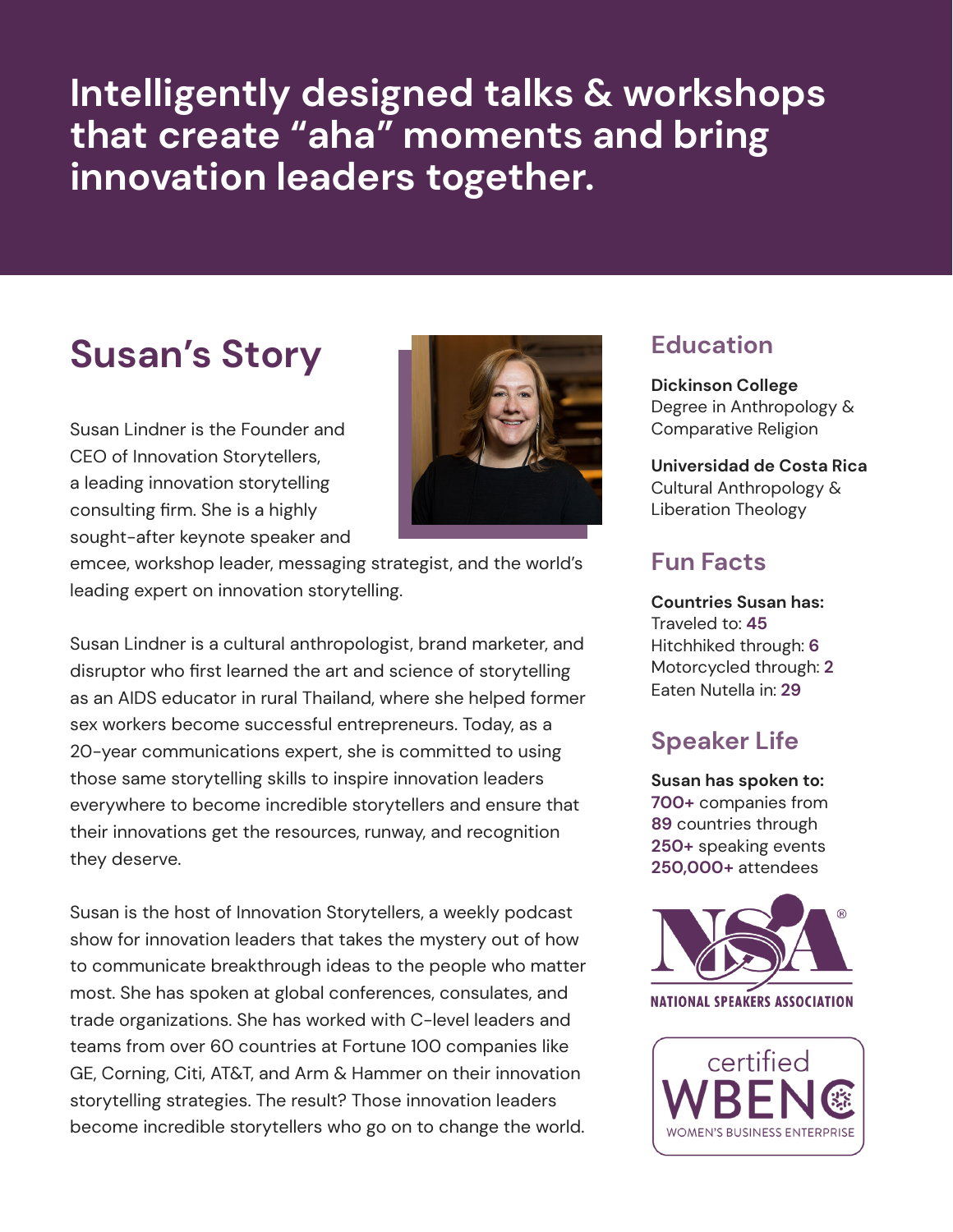# **Speaking Experience**

Susan has led some of the largest tech and innovation conferences in the world as both keynote speaker and emcee. She has also led intimate workshops, boot camps, in-depth intensives, and 1:1 coaching for executives and founders at Fortune 100 companies, as well as fast-moving startups. Susan has spoken to hundreds of thousands of conference and workshop attendees worldwide. She is a certified virtual and hybrid event speaker by the National Speakers Association.

## **Startup / Corporate**

- Ameren
- Arm & Hammer
- AT&T
- Citi
- Corning
- Entrepreneur's Organization
- GE
- TNW
- VMWare
- Waterpik
- WeWork

## **Academic / Culture / Non-Profit**

- Columbia University
- NYU Stern School of Business
- NYU Graduate School of Journalism
- Manhattan College

## **International Chambers / Agencies**

- B. Amsterdam
- Belcham
- Dutch American Chamber of Commerce
- French American Chamber of Commerce
- German American Chamber of Commerce
- Innovation Norway
- Italian Trade Agency

**•** Invitalia

**vm**ware<sup>®</sup>

- Polish Consulate
- Proexport Colombia
- Swissnex
- German Accelerator [Mentor]
- Extenda Trade & Investment Agency of Andalucía, Spain

**SI**Z<br>**ZAmeren** 

 $\widehat{\mathsf{r}}$ 

**Entrepreneurs** entreprenear<br>Organization

Innovation

Norway





COLUMBIA **UNIVERSITY** 

**CORNING** 



I NYU

waterpik



TNW

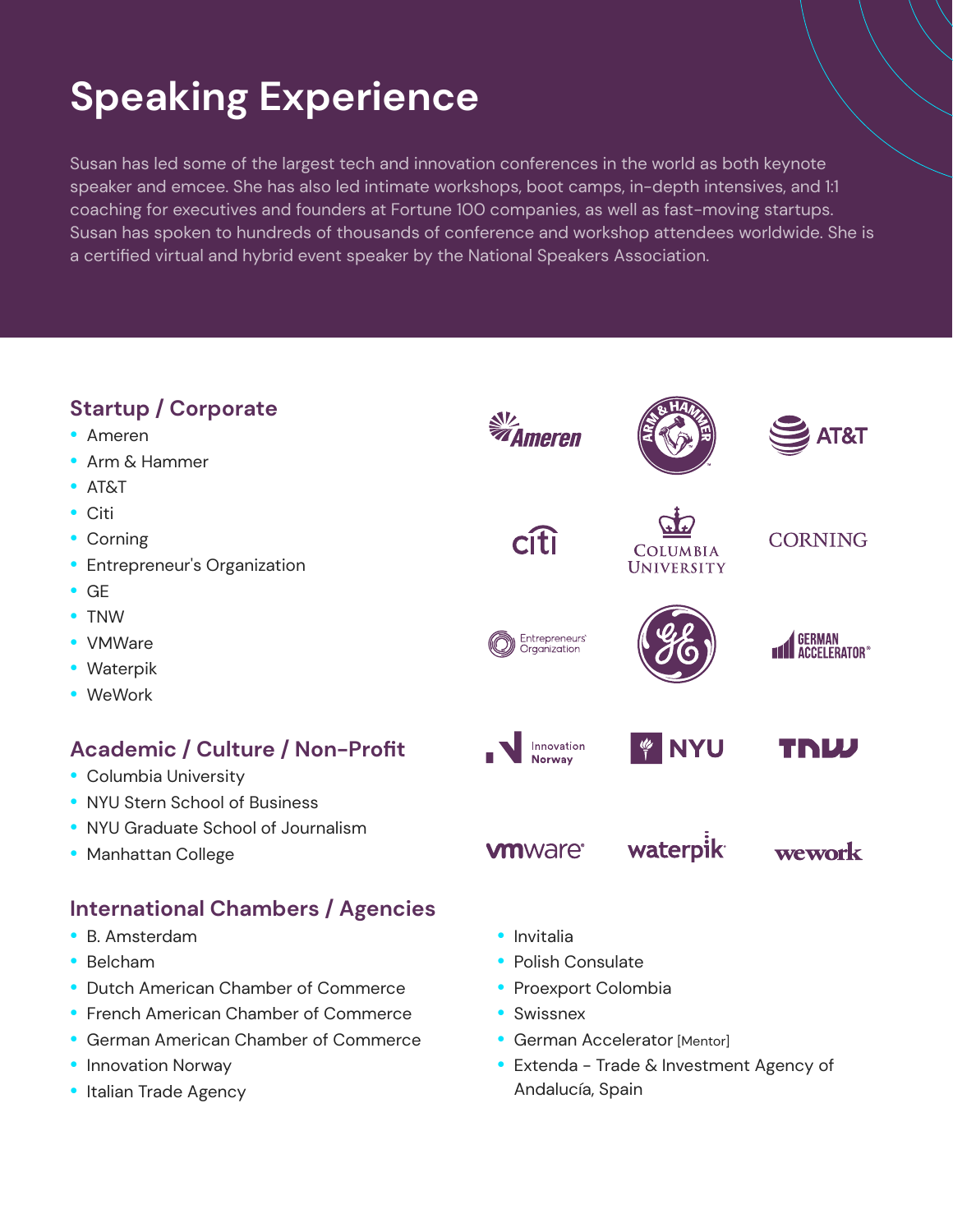# **Speaking Topics & Workshops**

Susan's interactive keynotes, breakout sessions, workshops, and presentations provide deep insights that inspire attendees to take immediate action for impactful change and growth. Today, more than 700+ companies from more than 60 countries - from startups to Fortune 100s, have had the opportunity to learn from Susan and discover what it means to use storytelling to present innovative ideas and get the resources, runway, and recognition they deserve.



#### KEYNOTE

## **Impactful Storytelling for Innovators & Disruptors™**

**Outcome Statement:** Discover how to overcome barriers to innovation, or resistance to change, by using the Innovation Storytelling method to create organizational alignment in this three-part innovation workshop series. Participants will learn how to tell better stories that engage and align key stakeholders, get audiences on board with their vision, and deliver maximum impact.

#### **This program is perfect for innovation leaders who:**

- ◆ Are under pressure to create new market opportunities.
- $\vee$  Need to communicate their breakthrough ideas in a way that is easily understood by the C-Suite, shareholders and stakeholders at home and around the world.
- $\vee$  Need others to support and champion their work.

#### **The audience will leave with:**

- $\vee$  A clear understanding of how to get other people on board with their breakthrough ideas.
- $\blacktriangleright$  A blueprint for creating stories that inspire any audience into action.
- $\vee$  A process that empowers them to communicate with confidence.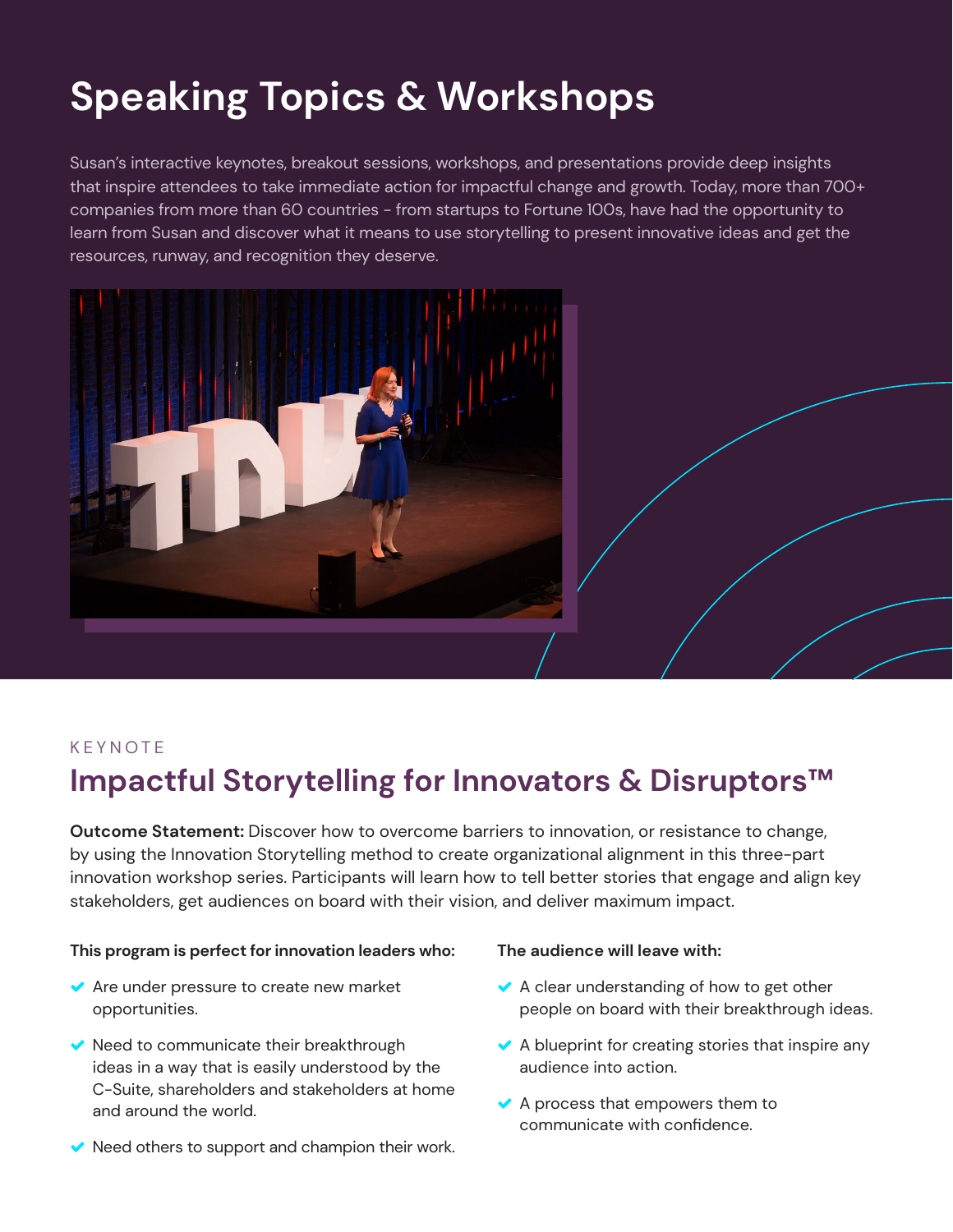## KEYNOTE **Impactful Storytelling for Employee Engagement™**

**Outcome Statement:** Provide your leaders with the specific tools they need to engage their teams with this talk.

Attendees will learn through Harvard Business Review research and real world case studies from Cisco, Patagonia and more how employees are embracing their own brand of authentic storytelling that becomes a recruiting magnet and an engagement tool.

Leaders will uncover the critical authentic storytelling techniques and tools necessary to inspire employees to become more involved and engaged at work and to spread the word about their amazing workplace.

#### **This program is perfect for leaders who:**

- $\vee$  Need to get employees on board with change in order to meet business objectives.
- $\blacktriangleright$  Want to inspire those they lead to become more involved and engaged at work.
- $\vee$  Need talent retention programs to inspire and grow recruitment activities.

#### **The audience will leave with:**

- $\blacktriangleright$  The critical storytelling techniques and tools necessary to motivate, engage, and inspire employees.
- $\vee$  New strategies to use current internal comms and social platforms to bring teams together.
- Confidence in retaining top talent by remaining true to their employer brand.

## KEYNOTE **Mastering the Message™**

**Outcome Statement:** Just having a great product or service is not enough to gain traction with key stakeholders. This talk, which can also be delivered as a workshop, will prepare innovation leaders to embark on a successful sales or marketing campaign by equipping them with a powerful message that reaches their targets where it matters most.

#### **This program is perfect for innovation leaders who:**

- $\blacktriangleright$  Have a new product or service and need to gain traction with key prospects and stakeholders.
- $\blacktriangleright$  Are tasked with creating a successful sales or marketing campaign for new innovative products or services.
- $\vee$  Need a powerful message that creates buy-in and drives sales.

#### **The audience will leave with:**

- $\blacktriangleright$  The exact blueprint to successfully map purpose to product, so that people pay attention.
- $\blacktriangleright$  A deeper understanding of emotional essence and "WHY" behind a message that instantly connects with customers and the press.
- $\blacktriangleright$  The confidence to lead a successful campaign that resonates with the right target audience and inspires people into action.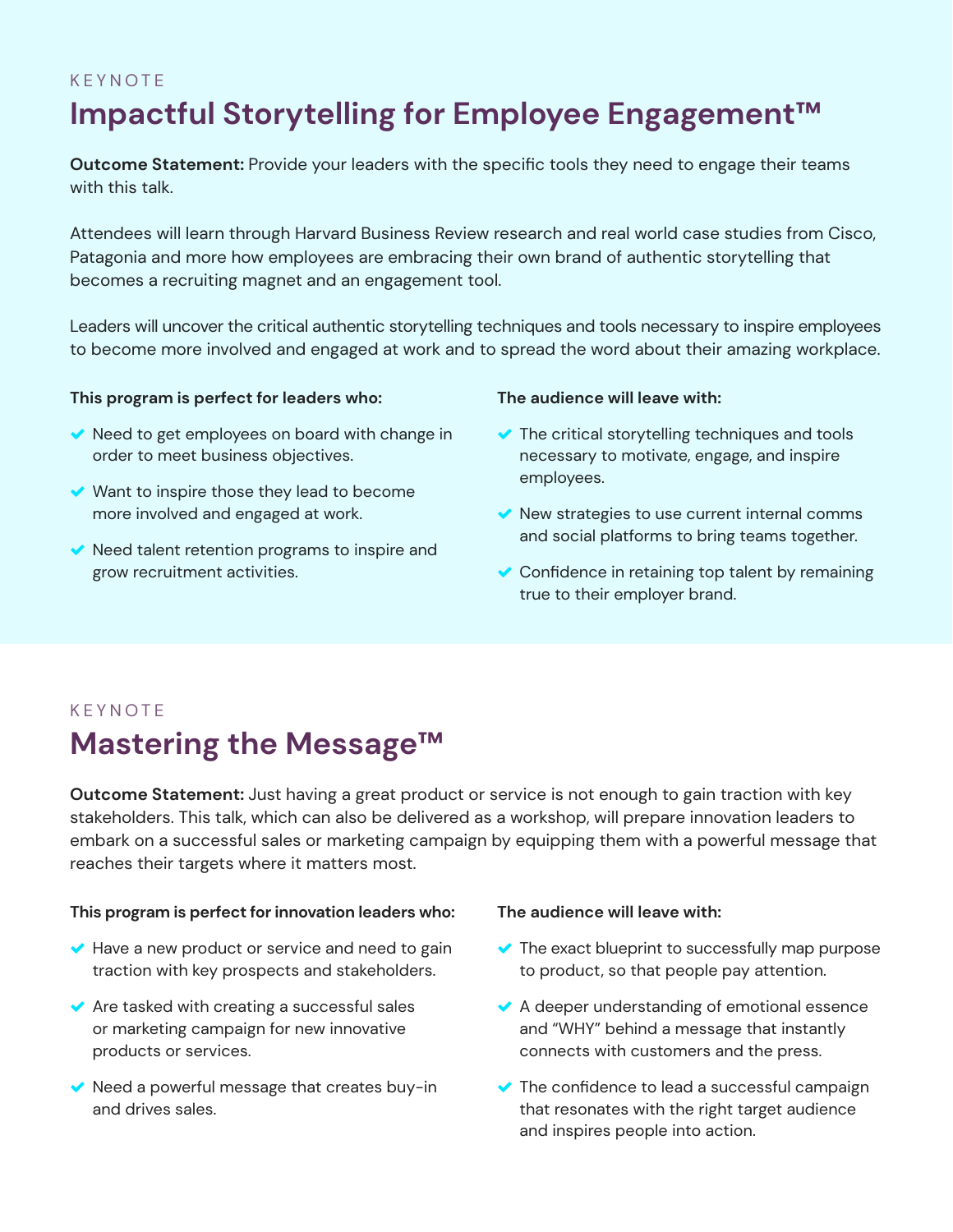## **WORKSHOP Mastering Credibility in a New Market™**

**Outcome Statement:** Breaking into a new market requires three things: trust, credibility and connection. Whether venturing into a new geographical area, vertical, or demographic group, this workshop will teach innovation leaders a framework to help them stand out, connect with key stakeholders, and build credibility and trust.

#### **This program is perfect for innovation leaders who:**

- $\blacktriangleright$  Are venturing into a new geographical area, a new vertical, or a new demographic group.
- $\blacktriangleright$  Need to be able to stand out in order to gain the attention of customers, influencers, and the press.
- $\blacktriangleright$  Are starting from scratch and need to build traction in a new market.

#### **The audience will leave with:**

- $\blacktriangleright$  A breakthrough positioning technique to stand out in a new market.
- $\blacktriangleright$  A storytelling framework to help build trust, connection, and credibility.
- $\blacktriangleright$  A practical method to facilitate communications with key stakeholders.

## **WORKSHOP 7 Day PR Plan™**

**Outcome Statement:** Whether you're a product or division manager, entrepreneur or marketing pro, the right PR coverage can take your organization, innovation, or career to the next level. This fast-paced interactive workshop distills Susan's 15 years of award-winning PR expertise into a 7-day PR plan that will ensure you know exactly what to say, to who, and when.

#### **This program is perfect for innovation leaders who:**

- $\vee$  Want to cement the reputation of an innovation with PR that wins them credibility, trust, and sales.
- $\blacktriangleright$  Need a pitch that will help them successfully communicate their innovation and why it matters to reputable outlets and contacts.
- $\blacktriangleright$  Are seeking confidence when it comes to talking about their organization's breakthrough ideas in a way that ensures others will listen.

#### **The audience will leave with:**

- $\blacktriangleright$  A deeper understanding of what story to tell in order to engage journalists.
- $\blacktriangleright$  A plan to build their media coverage and relationships with reporters.
- $\blacktriangleright$  A killer pitch that secures interviews, coverage, and leads.